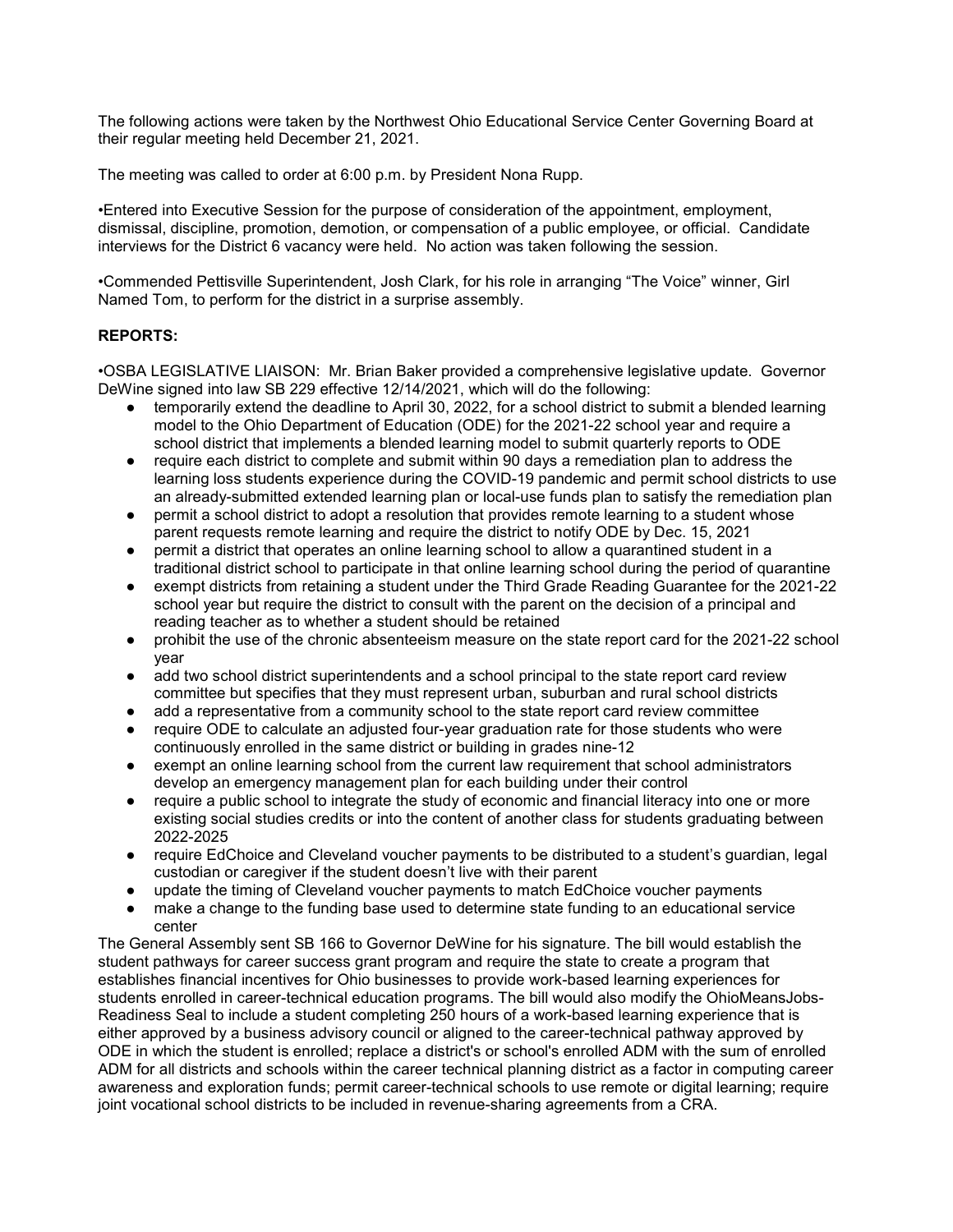The Senate passed HB 126 which would modify the board of revision process to only allow property owners to file an initial complaint and require a school district, before filing a counter-complaint, to adopt a resolution that includes evidence of another value. The bill also would prohibit a property owner and a school district from entering into a private pay agreement and prohibit a school district from appealing the decision of a board of revision. Additionally, the provisions of the bill would go into effect for complaints filed for tax year 2022. The bill is now in the House for a concurrence vote. The Senate Ways and Means Committee held sponsor testimony on SB 221, which would include a laptop, netbook or tablet computer from sales tax if purchased during the sales tax holiday and increase the allowable price for school supplies and school instructional material. The committee held sponsor testimony on SB 192, which would reduce property taxes on qualifying owner-occupied homes to the extent that property taxes increase by more than 10% from the previous year. The Senate Primary and Secondary Education Committee held a third hearing on SB 248, which would require, rather than permit, school districts to provide a moment of silence each school day. The committee held a second hearing on SB 240, which would establish a process that would allow the merger of one or more community schools and nonprofit operators into a community school network. The Senate Workforce and Higher Education Committee held a second hearing on SB 251, which would allow a person under age 16 to be employed between 7 p.m. and 9 p.m. during the school year if the person has parental or legal guardian consent. The Ohio Controlling Board approved a request to establish \$1.5 million in fiscal year (FY) 22 and \$1.5 million in FY 23 to fund the following required studies established under SB 310 of the 133rd General Assembly: special education; gifted services; incentives for rural districts serving identified gifted children; educational service centers; English learners; cost to educate eschool students; cost to educate e-school students; and cost of operating community schools.

•OSBA STUDENT ACHIEVEMENT LIAISON: Dr. Christine Smallman shared several items of interest related to student achievement. A high school history and government teacher indicates that Depth of Knowledge Levels allows teachers to scaffold lessons and better teach students about the U.S. Constitution. A four-step approach is used: recall and reproduction; skills and concepts; strategic thinking; and extended thinking. In a recent article, it was shared that stress creates negative brain responses that make it harder for students to learn, but building relationships with them can ease that. Consultants suggest ways to tune in to students, discuss how to ask questions that generate thoughtful responses and share perspectives on ways to frame situations positively. Students in the Apex Officer program at Roane-Jackson Technical Center in West Virginia are playing the roles of police officer and dispatcher in virtual reality simulations. Teaching in the program is s former County Sheriff, who says students are learning how to deescalate incidents while participating in the simulations. A Minnesota science teacher and his eighthgrade students recently launched a weather balloon carrying low-pressure experiments, with small groups responsible for balloon handling, helium tank transport, inflation, equipment, payload and tracking. Culinary students at the Pathways Innovation Center in Wyoming recently competed in a cooking competition in which they used a randomly selected packet containing a military meals ready to eat (MRE) and incorporated the MRE as an ingredient in creating a different dish. Students were given about an hour to transform the MREs, with the finished products judged by members of the Wyoming National Guard. Researchers surveyed over 5,000 adolescents, ages 12 and 13, and found that recreational screen time among teens rose twofold to almost eight hours per day during pandemic lockdowns, compared with before the pandemic. Although social media and video chat can be used to foster social connection, the study found that teens reporting higher screen use felt less social support during the pandemic. Although screen time can have important benefits for education during the pandemic, parents should try to mitigate adverse mental health risks from excessive screen time. The study suggested parents talk to their teens often about screen time and develop a family media plan which could include setting limits, encouraging screen-free time and avoiding screens before bedtime.

•CFO/TREASURER: Homer Hendricks shared the annual audit is complete and we are waiting for the release of the final report. He discussed mid-year program cost updates that are in progress to be shared with districts in January. Mr. Hendricks reviewed his attendance the AESA Annual Conference along with OASBO Leadership Conference. Finally, he presented the insurance enrollment changes after the annual open enrollment period in November.

•DIRECTOR OF SPECIAL EDUCATION: Jill Gilliland shared that Jamie Knueven, NwOESC Supervisor, arranged for a rep with PRC-Satillo to consult with speech therapists. The purpose of consultation was to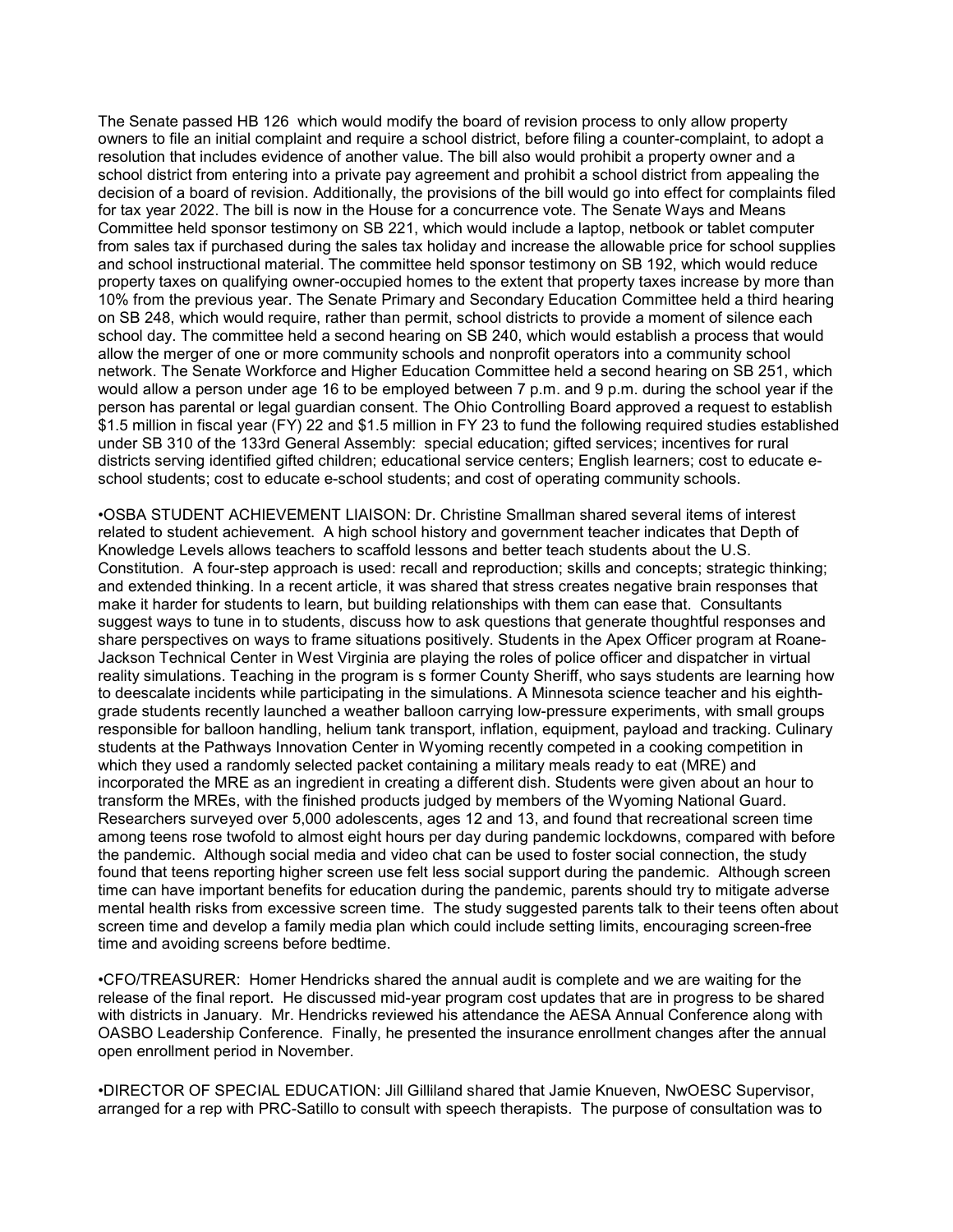explore AAC (augmentative and alternative communication) devices for specific students. We have worked with this company in the past, and they are very supportive of the process, offering trial devices and support to our teams in the documentation process. An update was provided on the number of districts in which speech teletherapy is currently being provided due to a shortage of in-person SLP's. This is not our long term plan, however, it is an option that we are currently utilizing to ensure that IEP services are provided. IEC PD topics were shared and include: PBIS, Restraint and Seclusion updates and best practices; CPI refresher training; curriculum presentations; and OTES for teachers. Second Steps is a social-emotional learning curriculum that has been purchased for grades k-5 at the IEC. We are investigating resources for grades 6-12 in this area. Mrs. Gilliland shared that Lisa Bailey and the Special Education Office team have done outstanding work throughout the billing process this year.

•DIRECTOR OF CURRICULUM, INSTRUCTION, & PROFESSIONAL DEVELOPMENT: Andy Hunter shared that the Curriculum Department just finished running the "12 days of Christmas" Snack Size PD series. Each day the consultants gave a number of ideas, tips, or tricks that aligned with the 12 days of Christmas. The 30-minute or less downloadable videos were geared toward teachers on topics like The Science of Reading, Classroom Procedures, and Single-Point Rubric. To date there have been 476 downloads from area educators. These will remain available through the end of the school year. The 12th and final day of the series announced our PD Palooza speaker for next year, Mr. Gerry Brooks. PD Palooza will take place on Tuesday, August 2, 2022. Mr. Hunter also wanted to point out that as the gifted book studies wrap up from Myron Dueck's book "Giving Students a Say" that he is excited to announce that Myron will actually be at the NwOESC to speak to area educators on assessments on February 23, 2022. He noted that it should be an excellent day of learning and professional development.

•DIRECTOR OF TECHNOLOGY & OPERATIONS: Chad Rex reported that the Northwest Ohio Tech Leaders meeting took place on December 17th and the next meeting is scheduled for January 21st . The tech leaders have adopted the hybrid meeting as a permanent format. Mr. Rex also shared that Corey Todd and Larry Davis installed a new display in the Williams room, a new SMART interactive display has been installed in an IEC classroom and that the new technology and maintenance request system was announced and made available to staff. It will officially be implemented at the start of the new school year. The schedule request process is forthcoming. In the operations work, Mr. Rex highlighted that he has been working on a security grant submission for the IEC. Chuck Lero, Larry Davis, and Stacey Parrish have assisted with gathering information. The grant has been submitted for review. Mr. Rex reported that the ESC has two part-time substitutes regulary covering the front desk. Teresa Kern covers Monday through Wednesday and Patricia Shotwell covers Thursday and Friday. Mr. Rex explained that a gas regulator needed to be replaced at IEC. Chuck coordinated the work and the project was completed. Chuck reported that the IEC bus passed the spot inspection and the building passed State fire inspection. Chuck and Larry have been collaborating with Mr. Rex on gathering information on a new student transportation vehicle. Van and micro-bus options are being researched and evaluated. At the ESC main building, Mr. Rex shared that Larry has fixed several bathroom faucets saving the ESC hundreds of dollars if a plumber were to be brought in for this work.

•Approved the following items under the consent agenda format: •Minutes from the regular board meeting and finance-audit committee meeting held November 16, 2021.

## •DONATIONS

-Kenneth and Linda Esterline to the Franklin B. Walter Celebration and Scholarships - \$100.00

#### •AGREEMENTS

-Fulton County Job & Family Services to provide to NwOESC, Career Coaching Services for the period of 10/1/21-9/30/22.

-Joy D. Fruchey to provide to NwOESC, Psychotherapy Mental Health Services (New Horizons Academy-EANS) for the period of 12/1/21-6/30/22.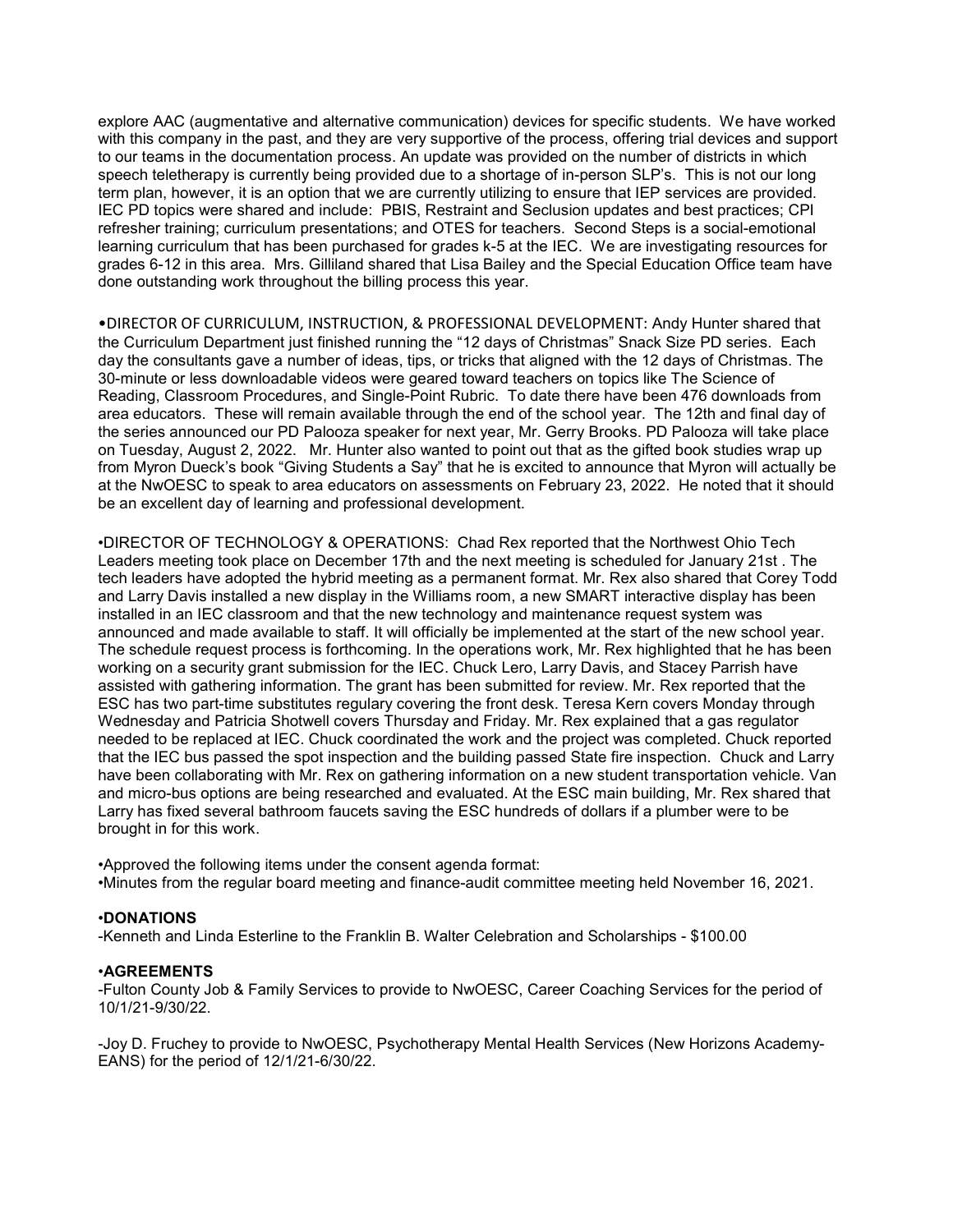-NwOESC to provide to The College of Education and Human Development at Bowling Green State University, Field-Based and Teacher Internship/Student Teaching Experiences for the period of 12/21/21- 12/21/24.

-NwOESC to provide to Bryan City Schools, Sign Language Interpreter Services for the period of 11/18/21- 6/15/22.

-NwOESC to provide to North Central Schools, Superintendent Search Services for the period of 11/1/21 position is finalized or until agreed upon by both parties to terminate services.

-NwOESC to provide to Swanton Local Schools/St. Richard Catholic School, Occupational Therapist Services for the period of 10/20/21-6/15/22.

### •LEAVES

FMLA and Disability

#### •RESIGNATIONS

 Badenhop, Valerie, Paraprofessional, effective 12/6/2021 Haase, Sondra, Paraprofessional, effective 11/29/2021 Jacobs, Madison, Speech Therapist, effective 1/2/2022 Pauley, Jenna, Paraprofessional, effective 12/31/2021 Schaffner, Allison, Paraprofessional, effective 12/31/2021 Sensenig, Julie, Paraprofessional, effective 12/8/2021

# •EMPLOYMENT RECOMMENDATIONS

## **CONTRACTS**

## Certified Limited

| <b>Name</b>       | <b>Contract</b>  | Length               |
|-------------------|------------------|----------------------|
| Fraker, Christine | CERT-1 Yr        | 12/6/2021-7/31/2022  |
| McBride, Tiffany  | <b>CERT-1 Yr</b> | 12/6/2021-7/31/2022  |
| Merritt, Heather  | CERT-1 Yr        | 12/13/2021-7/31/2022 |
| Moore, Hilary     | CERT-1 Yr        | 12/6/2021-7/31/2022  |
| Weaver, Valerie   | CERT-1 Yr        | 12/6/2021-7/31/2022  |

### Classified Limited

| <b>Name</b>      | <b>Contract</b> | Length               |
|------------------|-----------------|----------------------|
| Bergdall, Alyson | CLASS-1 Yr      | 1/3/2022-7/31/2022   |
| Dickman, Kim     | CLASS-1 Yr      | 12/1/2021-7/31/2022  |
| Frate, Hanna     | CLASS-1 Yr      | 1/3/2022-7/31/2022   |
| Joy, Nicole      | CLASS-1 Yr      | 12/14/2021-7/31/2022 |
| Neff, Amy        | CLASS-1 Yr      | 11/29/2021-7/31/2022 |
| Wolf, Erika      | CLASS-1 Yr      | 12/13/2021-7/31/2022 |

## Certified Limited School Year Enrichment

| <b>Name</b>    | Contract    | Length           |
|----------------|-------------|------------------|
| McGill, Neeley | CLASS- 1 Yr | 11/13/21-5/31/22 |

## Certified Supplemental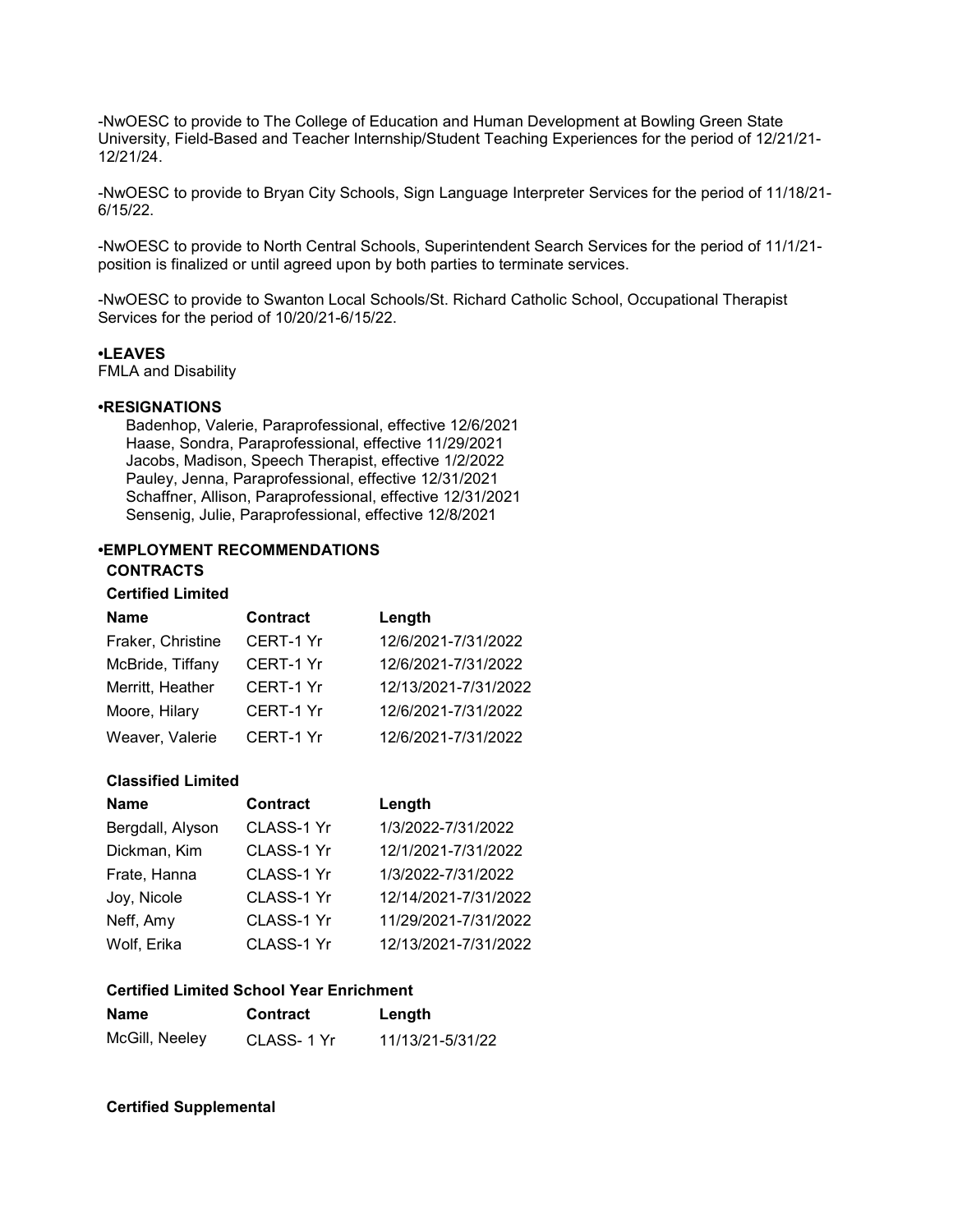Brown, Alissa LPDC-1 Yr 8/1/2021-6/30/2022 Downing, Mariah CPI-Trainer-1 Yr 12/1/2021-6/30/2022

#### Additional Wage Payments

Year 1 Mentor Service to Resident Educators to the following individuals: Michelle Winters mentoring Hilary Opdycke & Danielle Cramer

Year 2 Mentor Service to Resident Educators to the following individual: Alissa Brown mentoring Kathryn Goodman & Megan Lantz

Year 3 Mentor Service to Resident Educators to the following individual: Adrian Whitney mentoring Melinda Jones, Michelle Winters mentoring Buffy Kelb & Chantelle Cramer, Christi Ranzau mentoring Sara Knapp, Jody Mohring mentoring Tara Tietje, and Alissa Brown mentoring Nichole Tripp

Year 4 Mentor Service to Resident Educators to the following individuals: Jennifer Wade mentoring Richard Custar & Emily Hammersmith, Alissa Brown mentoring Madelyn Kuhlman, and Glenda Funnell mentoring Joilyn Waidelich

## 21<sup>st</sup> Century Teachers

Hicksville- Kayla Vetter

## 21<sup>st</sup> Century Program Assistant

Hicksville- Diane Zeedyk

#### Swanton After School Program Assistant

Meridian Smith

## Substitute Paraprofessionals

Amber Baldwin, Karen Bockelman, Briana Love, Erica Musshel, Michelle Oyer-Rose, Sydney Ranzau, Heather Ruplinger, Susan Smith, Morgan Wonderly, Bobby Woodart

#### Substitute Teachers

David Alt, Kylie Berner, Chelsea Dockery, Haley Doehrmann, Toni Dorosz, Scott Foor, Lynda Fox, Brooklyn Graber, Taylor Heath, Bailey Izor, Stephanie Johnson, Kortney Kessler, Lyn Lemon, Sara Link, Thomas Mathers, Pamela Menz, Aaron Mullins, Erica Musshel, Molly Ondich, Cynthia Pawlaczyk, Sydney Ranzau, Matthew Reid, David Rohrs, Heidi Schroeder, Katelyn Short, Zachary Sperling, Allison Steury, William Swank, Alexander Wallen, Erica Wehri, Kaylynn Wellman, Ruth Wenzinger, Joseph Wetten, Stephanie Wicks, Layton Willson, Tabitha Wolf, Kathro Yoder, Natalie Young

#### Student Teachers/Interns/Volunteers

Rose-Arnett, Annie - Methods Placement as a BGSU student, Spring Semester, 2022 Placed with Michelle **Winters** 

#### Sub Office Coordinator Teresa Baker-Kern

Bus Drivers

Evergreen - Tana Mugler

## Van Drivers

NwOESC – Ashlee Grunden, Jacque Radabaugh

•Approved a release and separation agreement and accepted the resignation of Christopher Millen effective 11/30/2021.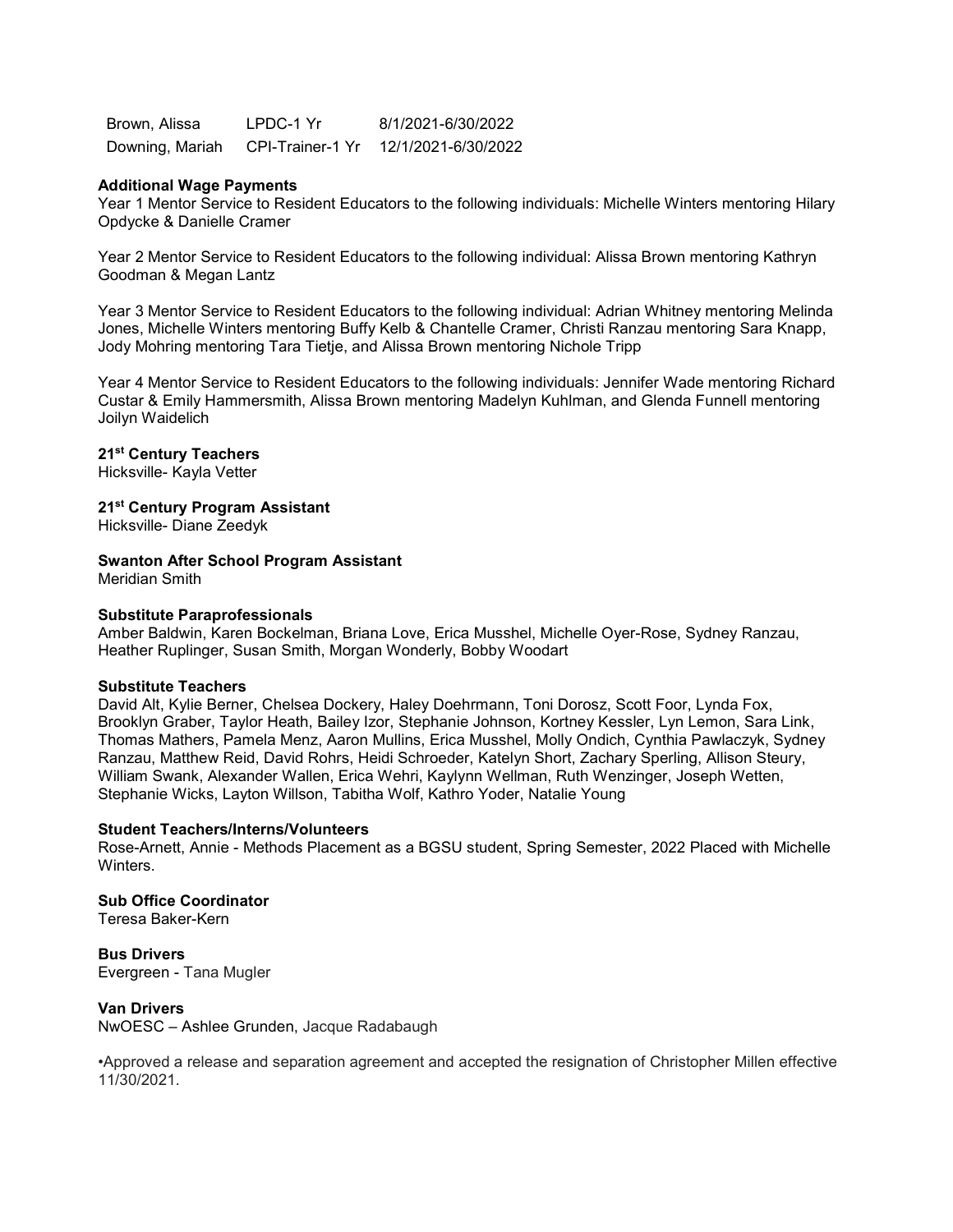•Approved the following policy recommendations:

| Policy 0169.1  | <b>Public Participation at Board Meetings</b>                                                    | Revised    |
|----------------|--------------------------------------------------------------------------------------------------|------------|
| Policy 1530    | <b>Evaluation of Principals and Other Administrators</b>                                         | Revised    |
| Policy 1617    | Weapons                                                                                          | <b>New</b> |
| Policy 3217    | Weapons                                                                                          | Revised    |
| Policy 4217    | Weapons                                                                                          | Revised    |
| Policy 5111.02 | <b>Educational Opportunity for Military Children</b>                                             | Revised    |
| Policy 5200    | Attendance                                                                                       | Revised    |
| Policy 5350    | Student Mental Health and Suicide Prevention                                                     | Revised    |
| Policy 5516    | Student Hazing                                                                                   | Revised    |
| Policy 5630.01 | Positive Behavior Intervention and Supports and Limited Use of<br><b>Restraint and Seclusion</b> | Revised    |
| Policy 6114    | Cost Principles - Spending Federal Funds                                                         | Revised    |
| Policy 7300    | Disposition of Real Property/Personal Property                                                   | Revised    |
| Policy 7450    | Property Inventory                                                                               | Revised    |
| Policy 8330    | <b>Student Records</b>                                                                           | Revised    |
| Policy 8400    | <b>School Safety</b>                                                                             | Revised    |
| Policy 8462    | <b>Student Abuse and Neglect</b>                                                                 | Revised    |
| Policy 8740    | Bonding                                                                                          | Revised    |

•Established the following for the 2022 Organizational meeting: DATE: Tuesday, January 25, 2022 TIME: 6:30 p.m. LOCATION: NwOESC Conference Room PRESIDENT PRO TEM: Mr. Brian Baker

•Approved 2022 membership dues to Ohio School Board Association including subscriptions to OSBA Briefcase (hard copy) and School Management News (hard copy).

•Approved participation in the OSBA Legal Assistance Fund Consultant Service Contract pursuant to R.C. Section 3313.171 for the period of 1/1/22-12/31/22.

•Recognized and commend outgoing board members for their service to Northwest Ohio ESC: Mr. Ronald Crawford (17 years) and Mrs. Diane Wyse (10 years).

•Approved proclamation. The Superintendent recognizes each board member for their dedicated service to the NwOESC Governing Board, as January is Board Member Appreciation Month in the State of Ohio. We want to thank our Educational Service Center's governing board as well as those serving on area city, village, local, and joint vocational boards of education for building the future of public education.

## INFORMATION/DISCUSSION ITEMS:

• Kerri Weir shared the NwOESC Business Advisory Council minutes from 09/14/2021 Quarterly Meeting.

•SUPERINTENDENT'S REPORT: Kerri Weir highlighted various holiday activities including the new tradition of hosting a main office "Christmas/Holiday Spirit Week", holiday treat distribution to all staff, and the IEC Christmas Brunch/Gifts for Students. A big thank you to Linda Schlosser for her coordination of the main office events and to the IEC staff and administration for making the holidays special for our students! Dr. Jose Salinas and staff recently participated in a federal monitoring review of the Ohio Migrant Education Center program. Preliminary indication is all went very smooth. In fact, federal reviewers were so impressed with Identification & Recruitment efforts implemented in Ohio that they invited Jose and staff to